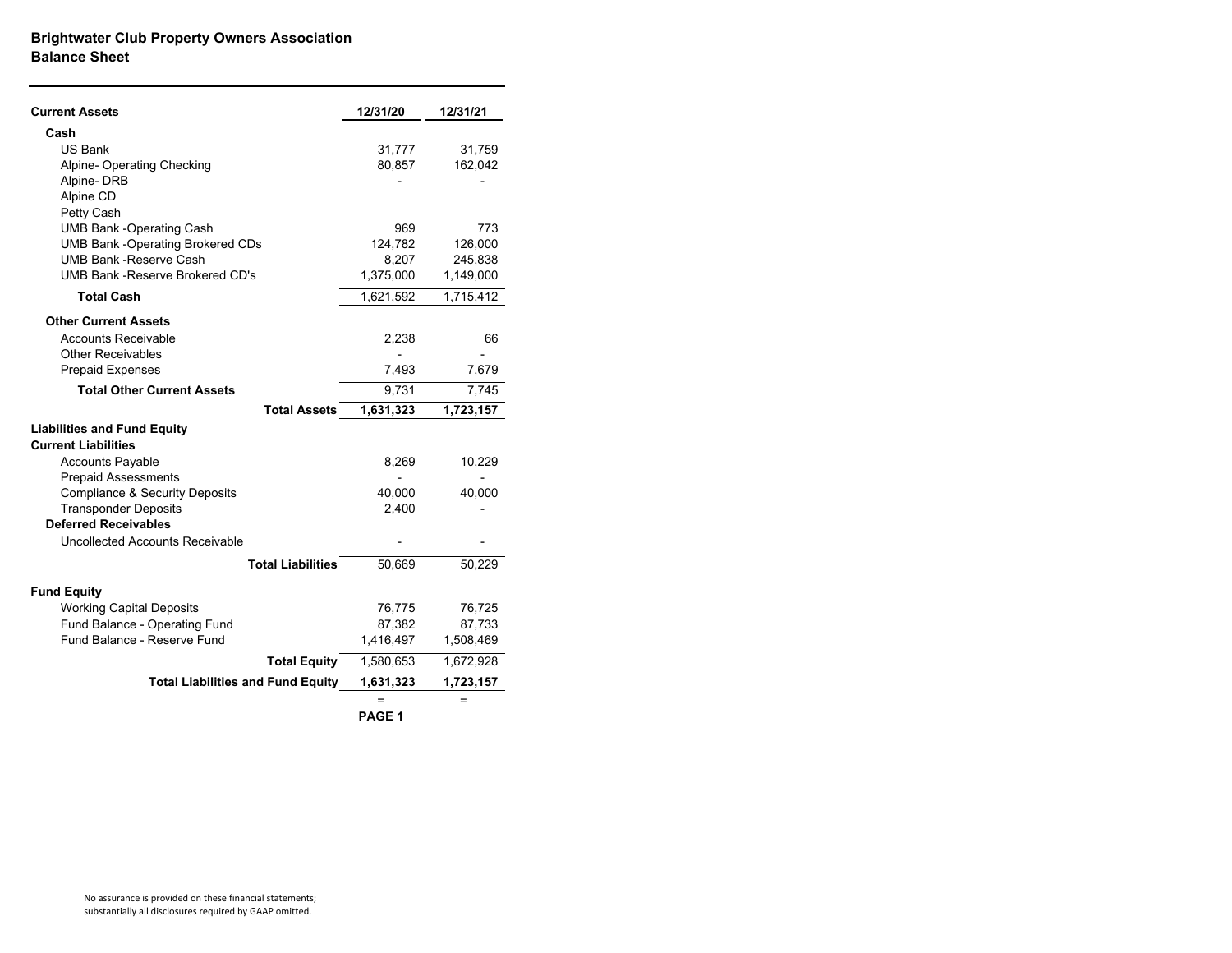| <b>Brightwater Club Property Owners Association</b> | 12/31/20         | 2021                     | Variance                 |           | <b>YTD Thru</b> | <b>YTD Thru</b>          | <b>Variance</b> | 2022          |                                            |
|-----------------------------------------------------|------------------|--------------------------|--------------------------|-----------|-----------------|--------------------------|-----------------|---------------|--------------------------------------------|
| Stmnt of Revenues and Expenditures and Fund Bal     | <b>Unaudited</b> | <b>Adopted</b>           | Favorable                | 2021      | 12/31/21        | 12/31/21                 | Favorable       | Adopted       |                                            |
| <b>For The Periods Indicated</b>                    | Actual           | <b>Budget</b>            | (Unfavor)                | Forecast  | Actual          | <b>Budget</b>            | (Unfavor)       | <b>Budget</b> | <b>Budget Comments</b>                     |
| <b>Units In Association</b>                         | 312              | 312                      |                          | 312       |                 |                          |                 | 312           |                                            |
| <b>Less Association Owned Lots</b>                  | (5)              | (5)                      | 5                        | 0         |                 |                          |                 |               | 0 Lots owned by Association                |
| <b>Less Non-Paying Lots</b>                         |                  |                          |                          |           |                 |                          |                 |               |                                            |
| <b>Net Fully Paying Individual Lots</b>             | 307              | 307                      | 5                        | 312       |                 |                          |                 | 312           |                                            |
| <b>Quarterly Assessments Per Unit</b>               | 325.00<br>\$     | 325.00                   |                          | 325.00    |                 |                          |                 |               | Convert To Annual Billings For 2022        |
| <b>Annual Assessments Per Unit:</b>                 |                  |                          |                          |           |                 |                          |                 |               | Convert To Annual Billings For 2022        |
| <b>Operations Portion</b>                           |                  |                          |                          |           |                 |                          |                 |               | 700.00 Annual- Broken Out For 2022         |
| <b>Reserve Portion</b>                              |                  |                          |                          |           |                 |                          |                 |               | 275.00 Annual- Broken Out For 2022         |
| <b>Total Annual Assessment Per Unit</b>             |                  |                          |                          |           |                 |                          |                 | - \$          | 975.00 Convert To Annual Billings For 2022 |
| <b>Operating Fund Revenues</b>                      |                  |                          |                          |           |                 |                          |                 |               |                                            |
| <b>Operating Assessments Billed</b>                 | 398,672          | 399,100                  | 6,500                    | 405,600   | 403,325         | 399,100                  | 4,225           |               | 218,400 312 lots at \$700 Per Year         |
| Less Prepay Discounts                               | (94, 575)        | (99, 775)                | 975                      | (98, 800) | (98, 280)       | (99, 775)                | 1,495           |               | No Longer Offered- Billed Annually         |
| Design Review Board Fees                            | 3,400            |                          | 8,950                    | 8,950     | 8,950           | $\overline{\phantom{a}}$ | 8,950           |               |                                            |
| Legal, Late Fees and Interest                       | 687              | $\overline{\phantom{0}}$ | 375                      | 375       | 414             | $\blacksquare$           | 414             |               |                                            |
| <b>Title Statement Charges</b>                      | 1,075            | 150                      | 1,725                    | 1,875     | 1,875           | 150                      | 1,725           |               | 250 5 properties at \$50 each              |
| <b>Transponder Deposits</b>                         |                  |                          | $\overline{\phantom{a}}$ |           | 2,700           |                          | 2,700           |               | \$50 deposit per Transponder               |
| Misc Income                                         |                  | 100                      | 1,476                    | 1,576     | 3,701           | 100                      | 3,601           |               | 100 Misc other revenues                    |
| Interest Income-Operations                          | 2,356            | 1,000                    | (199)                    | 801       | 1,125           | 1,000                    | 125             |               | 600 Interest on CDs                        |
| Interest Income- DRB                                |                  |                          |                          |           |                 |                          |                 |               |                                            |
| <b>Total Common Revenues</b>                        | 311,616          | 300,575                  | 19,802                   | 320,377   | 323,810         | 300,575                  | 23,235          | 219,350       |                                            |

**PAGE 2**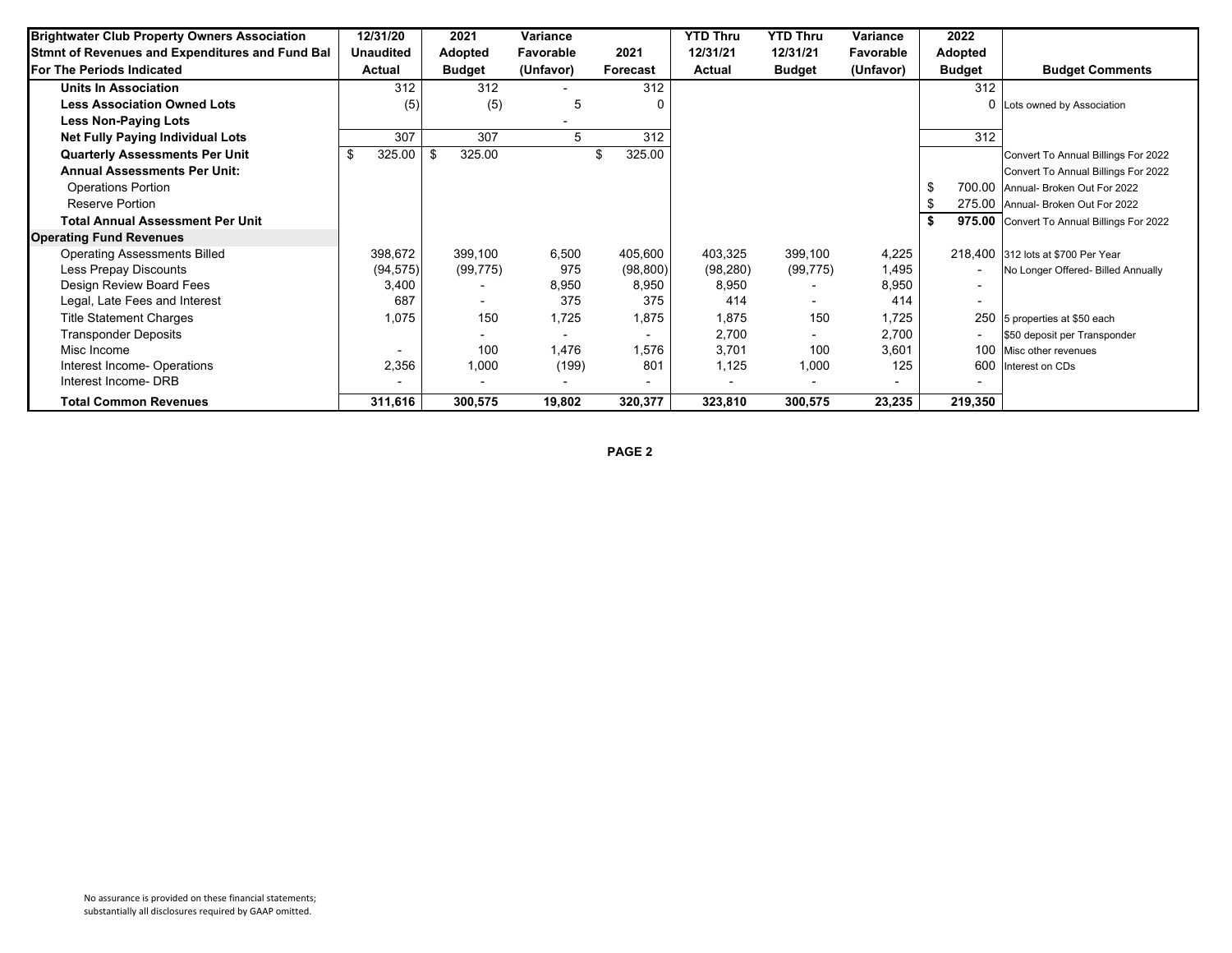| <b>Brightwater Club Property Owners Association</b> | 12/31/20         | 2021           | Variance  |                          | <b>YTD Thru</b> | <b>YTD Thru</b> | Variance                 | 2022           |                                            |
|-----------------------------------------------------|------------------|----------------|-----------|--------------------------|-----------------|-----------------|--------------------------|----------------|--------------------------------------------|
| Stmnt of Revenues and Expenditures and Fund Bal     | <b>Unaudited</b> | <b>Adopted</b> | Favorable | 2021                     | 12/31/21        | 12/31/21        | Favorable                | Adopted        |                                            |
| <b>For The Periods Indicated</b>                    | Actual           | <b>Budget</b>  | (Unfavor) | Forecast                 | <b>Actual</b>   | <b>Budget</b>   | (Unfavor)                | <b>Budget</b>  | <b>Budget Comments</b>                     |
| <b>Operating Fund Expenses</b>                      |                  |                |           |                          |                 |                 |                          |                |                                            |
| <b>Operating Expenses</b>                           |                  |                |           |                          |                 |                 |                          |                |                                            |
| Accounting                                          | 43,685           | 46,000         |           | 46,000                   | 43,801          | 46,000          | 2,199                    |                | 40,000 Moving to Accounting Only           |
| <b>Community Liaison</b>                            | 15,150           | 15,000         | (4, 130)  | 19,130                   | 20,400          | 15,000          | (5,400)                  |                | 20,040 \$1670/mo, rate will remain for '22 |
| Audit                                               |                  |                |           |                          | $\sim$          | $\blacksquare$  |                          |                |                                            |
| Legal- General                                      | 944              | 2,000          | (10, 123) | 12,123                   | 13,130          | 2,000           | (11, 130)                |                | 12,000 Based on 2021                       |
| Legal- Collections                                  |                  | 500            | (1,000)   | 1,500                    | 1,435           | 500             | (935)                    |                | 1,500 Minor needs                          |
| Tax Return Prep                                     | 1,100            | 1,250          |           | 1,250                    | 1,225           | 1,250           | 25                       |                | 1,250 Based on 2021                        |
| Design Review Consultants                           | 1,920            | 5,000          | (25,000)  | 30,000                   | 26,853          | 5,000           | (21, 853)                |                | 5,000 Guideline Amendment in 2021          |
| Insurance                                           | 12,778           | 16,500         |           | 16,500                   | 12,633          | 16,500          | 3,867                    |                | 16,800 Based on 2021                       |
| Meetings & Communications                           | 339              | 500            |           | 500                      | 195             | 500             | 305                      |                | 400 Based on Prior Years                   |
| Phone, Copies, & Office Supplies                    | 2,159            | 1,600          |           | 1,600                    | 1,341           | 1,600           | 259                      |                | 1,600 Includes website fees                |
| <b>Bank Charges</b>                                 | 770              | 780            | (86)      | 866                      | 877             | 780             | (97)                     |                | 900 Bill.com E-Payment services            |
| Income Tax Expense                                  | 7,000            | 3,000          |           | 3,000                    | 2,000           | 3,000           | 1,000                    |                | 3,000 Tax on interest earnings             |
| Contingency/ Other                                  |                  | 10,000         | 5,000     | 5,000                    | $\blacksquare$  | 10,000          | 10,000                   |                | 10,000 Unforeseen needs                    |
| <b>Uncategorized Expenses</b>                       |                  |                |           |                          |                 |                 |                          |                |                                            |
| <b>Total Operating Expenses</b>                     | 85,846           | 102,130        | (35, 339) | 137,469                  | 123,919         | 102,130         | (21, 789)                | 112,490        |                                            |
| <b>Castoff Cabin Lease Expenses</b>                 |                  |                |           |                          |                 |                 |                          |                |                                            |
| <b>Base Rent</b>                                    |                  |                |           | $\overline{\phantom{a}}$ |                 |                 |                          | $\blacksquare$ | Assuming not leased                        |
| Property Insurance                                  |                  |                |           | $\blacksquare$           |                 |                 |                          |                |                                            |
| Gas                                                 |                  |                |           |                          |                 |                 |                          |                |                                            |
| Electricity                                         |                  |                |           | $\overline{\phantom{a}}$ |                 |                 | $\overline{\phantom{0}}$ |                |                                            |
| Pest Control                                        |                  |                |           | $\overline{\phantom{a}}$ |                 |                 |                          |                |                                            |
| Cleaning                                            |                  |                |           |                          |                 |                 |                          |                |                                            |
| Supplies                                            |                  |                |           |                          |                 |                 |                          |                |                                            |
| <b>Building Maintenance</b>                         |                  |                |           |                          |                 |                 |                          |                |                                            |
| <b>Property Taxes</b>                               |                  |                |           |                          |                 |                 | $\overline{\phantom{0}}$ |                |                                            |
| <b>Total Castoff Cabin Lease Expenses</b>           |                  |                | ٠         | $\blacksquare$           | ۰.              | ٠               | ٠                        |                |                                            |

**PAGE 3**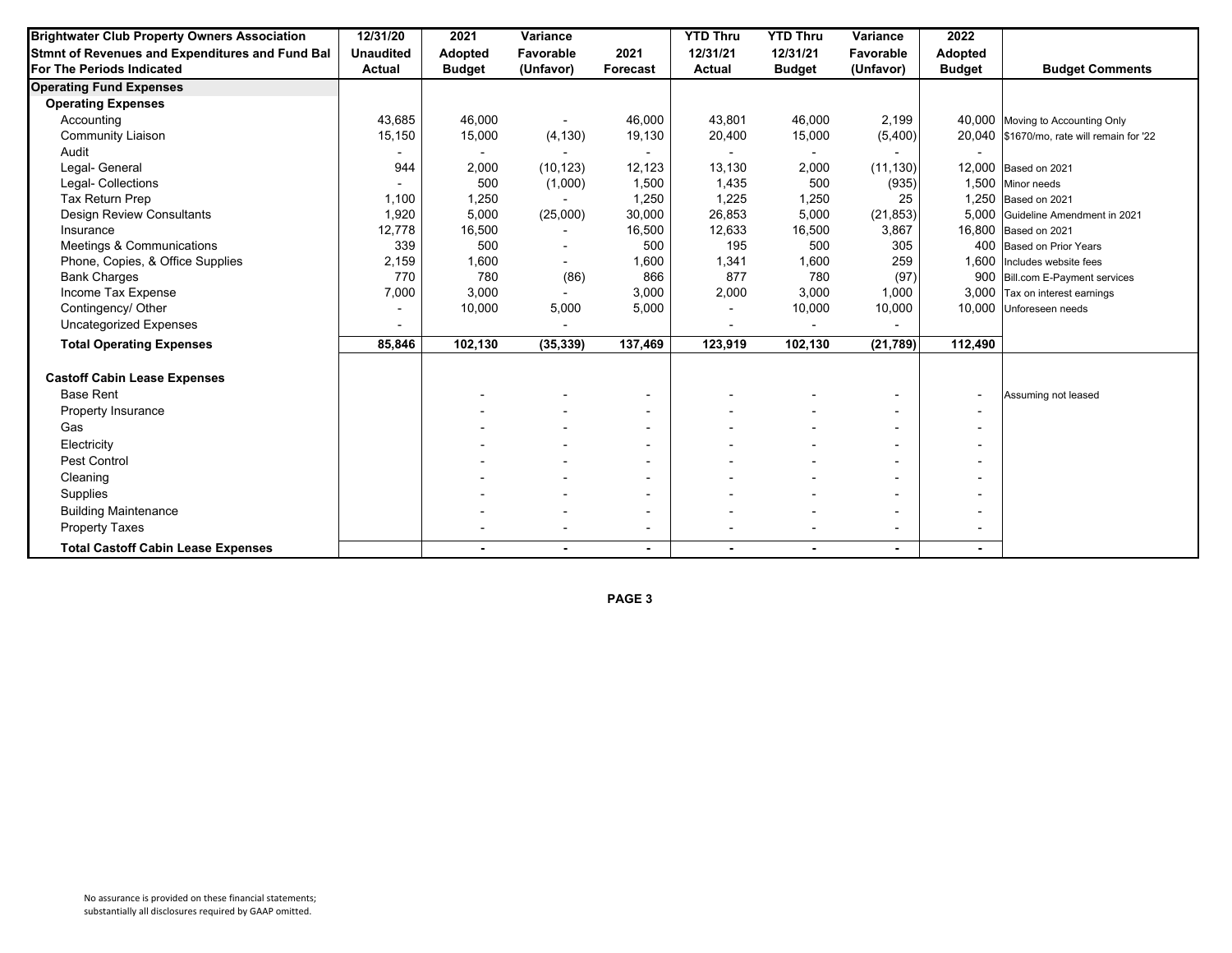| <b>Brightwater Club Property Owners Association</b> | 12/31/20         | 2021                     | Variance                 |          | <b>YTD Thru</b>          | <b>YTD Thru</b> | Variance     | 2022          |                                                |
|-----------------------------------------------------|------------------|--------------------------|--------------------------|----------|--------------------------|-----------------|--------------|---------------|------------------------------------------------|
| Stmnt of Revenues and Expenditures and Fund Bal     | <b>Unaudited</b> | <b>Adopted</b>           | Favorable                | 2021     | 12/31/21                 | 12/31/21        | Favorable    | Adopted       |                                                |
| For The Periods Indicated                           | <b>Actual</b>    | <b>Budget</b>            | (Unfavor)                | Forecast | Actual                   | <b>Budget</b>   | (Unfavor)    | <b>Budget</b> | <b>Budget Comments</b>                         |
| <b>Operating Fund Expenses (Continued)</b>          |                  |                          |                          |          |                          |                 |              |               |                                                |
| <b>Security/ Gatehouse Expenses</b>                 |                  |                          |                          |          |                          |                 |              |               |                                                |
| Utilities- Telephone/Internet                       | 2,962            | 3,650                    | 400                      | 3,250    | 2,888                    | 3,650           | 763          |               | 3,350 Phone & Internet to run system           |
| <b>Utilities- Natural Gas</b>                       | 191              | 400                      | 50                       | 350      | 369                      | 400             | 31           | 375           | Based on 2021                                  |
| <b>Utilities-Electric</b>                           | 1,300            | 1,300                    | (200)                    | 1,500    | 1,363                    | 1,300           | (63)         |               | 1,550 Based on 2021                            |
| Equipment Purchase & Maintenance                    | 2,742            | 4,000                    |                          | 4,000    | 7,442                    | 4,000           | (3, 442)     |               | 4,000 Service calls, component replacements    |
| <b>Operating Supplies</b>                           |                  | $\overline{a}$           |                          |          |                          |                 |              |               | <b>Included Above</b>                          |
| <b>Software Fees</b>                                | 230              | 550                      | $\overline{a}$           | 550      |                          | 550             | 550          | 550           |                                                |
| Contingency/ Other                                  |                  | 2,500                    | 1,000                    | 1,500    | $\overline{\phantom{a}}$ | 2,500           | 2,500        |               | 2,500 Unforeseen needs                         |
| <b>Total Security Expenses</b>                      | 7,426            | 12,400                   | 1,250                    | 11,150   | 12,062                   | 12,400          | 338          | 12,325        |                                                |
| <b>Common Area Maintenance Expenses</b>             |                  |                          |                          |          |                          |                 |              |               |                                                |
| Grounds Contract (Entrances, trees, irrig, weeds)   | 18,104           | 18,107                   | 3                        | 18,104   | 18,107                   | 18,107          | (0)          |               | 18,104 Includes pots, roundabout & flowers     |
| Weed Control- Private Lot Spot Spraying/ Mowing     | 20,854           | 17,054                   | (0)                      | 17,054   | 17,054                   | 17,054          |              |               | 17,054 3 applications, plus some mowing        |
| Weed Control- Roadside Edges                        | 10,343           | 10,343                   |                          | 10,343   | 10,343                   | 10,343          |              |               | 10,343 Mowing & Spraying                       |
| Weed Control- Stream Area/ Conservation Easeme      | 1,575            | 1,575                    | (3)                      | 1,578    | 1,575                    | 1,576           | $\mathbf{1}$ |               | 1,578 Spot spray & mow trails                  |
| Weed Control- Mowing of Lots                        |                  |                          |                          |          |                          |                 |              | 5,600         | Will only do if actually needed                |
| <b>Tree Maintenance</b>                             |                  |                          |                          |          |                          |                 |              |               | Included in Contract now                       |
| Entrances/Roundabout landscaping                    |                  | $\overline{\phantom{a}}$ |                          |          | $\overline{\phantom{a}}$ |                 |              |               | Included in Contract now                       |
| Fence Repair                                        |                  | 2,000                    | (2,000)                  | 4,000    | 3,735                    | 2,000           | (1,735)      | 5,000         | Annual repairs to boundary fences              |
| Repairs & Maintenance                               | 3,578            | 3,500                    | (2,500)                  | 6,000    | 5,438                    | 3,500           | (1,938)      |               | 5,500 Street lights, signs, etc                |
| Electric- Street Lights                             | 649              | 765                      | 90                       | 675      | 683                      | 765             | 82           |               | 700 Based on 2021                              |
| Electric - Lake Aeration                            | 3,829            | 3,950                    | $\overline{\phantom{a}}$ | 3,950    | 3,791                    | 3,950           | 159          |               | 4,000 Assume to continue to pay for GCH        |
| Snow Plowing                                        | 5,600            | 5,500                    | 2,000                    | 3,500    | 4,110                    | 5,500           | 1,390        |               | 7,500 \$500 per plow; Hand Shovel \$45/HR      |
| Road & Shoulder Maintenance                         |                  | 750                      | 750                      |          |                          | 750             | 750          | 750           | Minor repairs                                  |
| Irrigation                                          | 6,552            | 6,750                    |                          | 6.750    | 6,692                    | 6,750           | 58           |               | 6,750 Maint; GCH \$6K (usage agreement)        |
| <b>Conservation Easement Inspections</b>            | 3,900            | 3,900                    |                          | 3,900    | 3,900                    | 3,900           |              |               | 3,900 \$20 per sold lot (195) pd to Land Trust |
| Contingency/ Other                                  |                  | 7,500                    | 5,000                    | 2,500    |                          | 7,500           | 7,500        |               | 10,000 Unforeseen needs                        |
| Total Common Area Maintenance Exp.                  | 74,984           | 81,694                   | 3,340                    | 78,354   | 76,477                   | 81,694          | 5,217        | 96,779        |                                                |
| <b>Total Expenses</b>                               | 168,256          | 196,224                  | (30, 749)                | 226,973  | 212,458                  | 196,224         | (16, 234)    | 221,593       |                                                |
| <b>Transfer to Reserve Fund</b>                     | (144,000)        | (104,000)                | 11,000                   | (93,000) | (111,000)                | (104,000)       | (7,000)      |               |                                                |
|                                                     |                  |                          |                          |          |                          |                 |              |               |                                                |
| <b>Change in Fund Balance</b>                       | (640)            | 352                      | 53                       | 404      | 352                      | 351             | 1            | (2, 243)      |                                                |
| Operations Fund Balance - Beginning                 | 88,021           | 87,798                   | (416)                    | 87,382   | 87,382                   | 87,798          | (416)        | 87,786        |                                                |
| <b>Operations Fund Balance - Ending</b>             | 87,382           | 88,149                   | (364)                    | 87,786   | 87,733                   | 88,149          | (415)        | 85,543        |                                                |
|                                                     | $=$              | $=$                      | $=$                      |          | $=$                      | $=$             | $=$          | $=$           |                                                |

**PAGE 4**